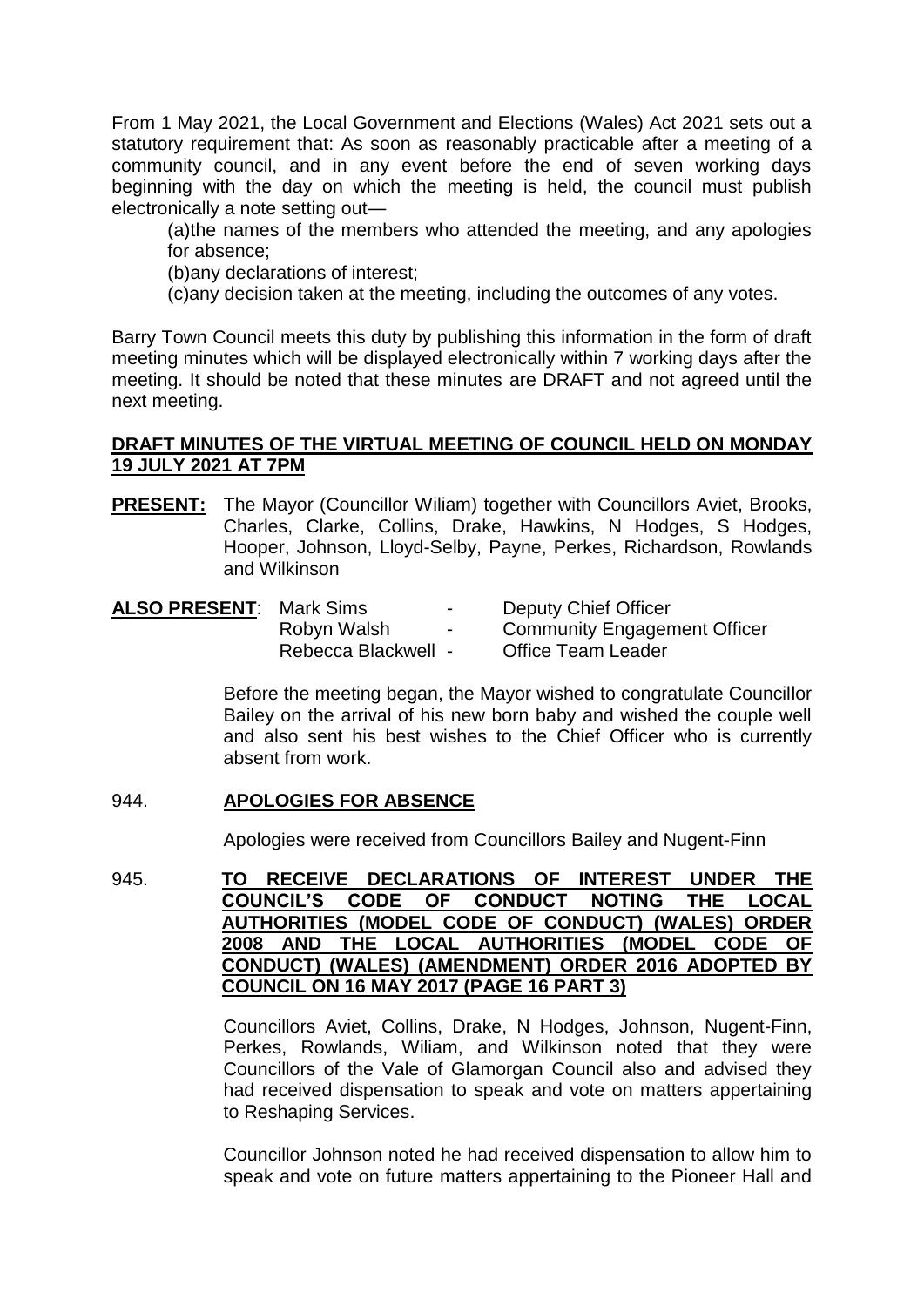the Community Hall at Cemetery Approach, by virtue that he is a Vale of Glamorgan Council Trustee for the Alexandra Gardens Community Association.

Councillor Rowlands noted he has been granted dispensation to speak only at all meetings of Barry Town Council on matters relating to the Youth Forum and the impact of the Forum on restructuring of the Youth Service and financial arrangements.

## 946. **WELL-BEING OF FUTURE GENERATIONS (WALES) ACT 2015**

It was noted that this Act sets out the requirement for a public body to act in a manner which seeks to ensure **that the needs of the present are met without compromising the ability of future generations to meet their own needs.**

In order to act in that manner, a public body must take account of the following things:

- (a) the importance of balancing short term needs with the need to safeguard the ability to meet long term needs, especially where things done to meet short term needs may have detrimental long term effect;
- (b) the need to take an integrated approach, by considering how—

(i) the body's well-being objectives may impact upon each of the wellbeing goals;

(ii) the body's well-being objectives impact upon each other or upon other public bodies' objectives, in particular where steps taken by the body may contribute to meeting one objective but may be detrimental to meeting another;

(c) the importance of involving other persons with an interest in achieving the well-being goals and of ensuring those persons reflect the diversity of the population of the part of Wales in relation to which the body exercises functions;

(d) how acting in collaboration with any other person (or how different parts of the body acting together) could assist the body to meet its wellbeing objectives, or assist another body to meet its objectives;

(e) how deploying resources to prevent problems occurring or getting worse may contribute to meeting the body's well-being objectives, or another body's objectives.

**RESOLVED: That the Well-being of Future Generations (Wales) Act 2015 be noted.**

# 947. **TO APPROVE AND SIGN THE MINUTES OF FULL COUNCIL HELD ON MONDAY 28 JUNE 2021**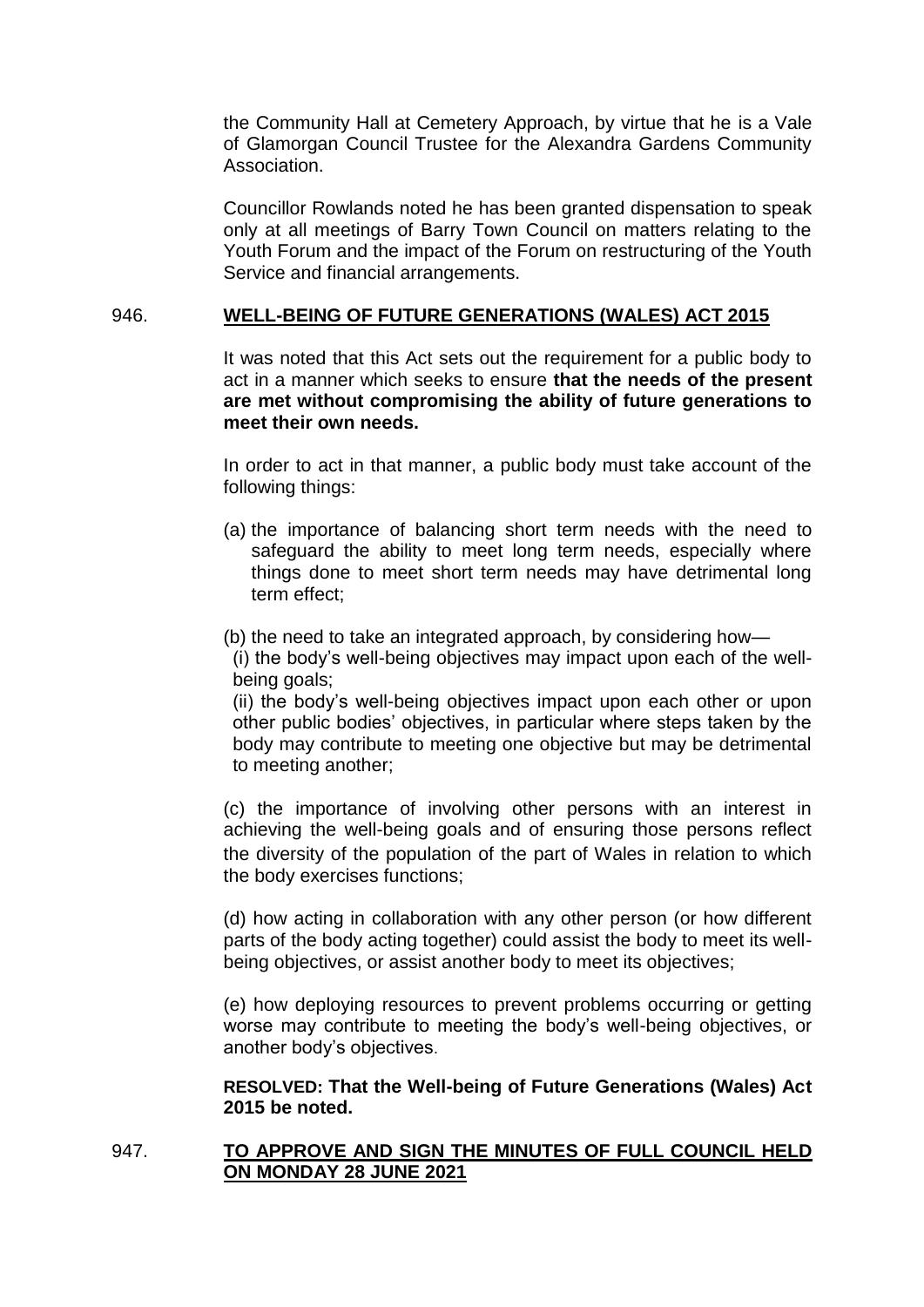**RESOLVED: That the minutes of Full Council held on Monday 28 June 2021 are approved and signed as a correct record.** 

### 948. **TO RECEIVE COMMUNICATIONS FROM THE MAYOR**

The Mayor advised that he had a busy start since the last meeting and advised he had held two Mayor on the Square in which he meets members of the public with a hope to de-mystify the role of Mayor. He had also attended a garden party hosted by the Llantwit Major Town Council Mayor. He thanked the Deputy Town Mayor for attending the unveiling of the Philadelphia Plaque in his absence, to which the Deputy Town mayor advised that she encourage people to go there. The Mayor continued to update members and advised he had attended the unveiling of Historical Plaques at Merthyr Dyfan Cemetery and found it incredibly humbling. He thanked Councillor N Hodges for his information about the Cemetery which helped locate the graves and provided information on them. Finally, he advised members that he had attended a 'Thank You' ceremony for the Town Council staff and wanted the team to know how important they are and appreciate the hard work they do, in addition he thanked the Community Engagement Officer for arranging the beach cleans and also thanked the Community Engagement Officer and the Civic Events and Engagement Administrator for the organisation of the Mayor on the Square events and the impromptu litter pick that happened after.

### **RESOLVED that communications from the Mayor be received and noted.**

## 949. **TO CONSIDER QUESTIONS FROM COUNCILLORS (STANDING ORDER 3 (E) REFERS)**

None were received.

## 950. **TO CONSIDER QUESTIONS/COMMENTS FROM MEMBERS OF THE PUBLIC (STANDING ORDER 3 (F) REFERS)**

None were received.

# 951. **TO CONSIDER MOTIONS SUBMITTED BY COUNCILLORS**

None were received.

952. **TO RECEIVE AND NOTE THE MINUTES OF THE HALLS, CEMETERIES AND COMMUNITY FACILITIES COMMITTEE HELD ON 5 JULY 2021 AND TO GIVE CONSIDERATIONS TO ANY RECOMMENDATIONS THEREIN**

> Councillor N Hodges provided members with an update in relation to the recommendations within the minutes from the Halls, Cemeteries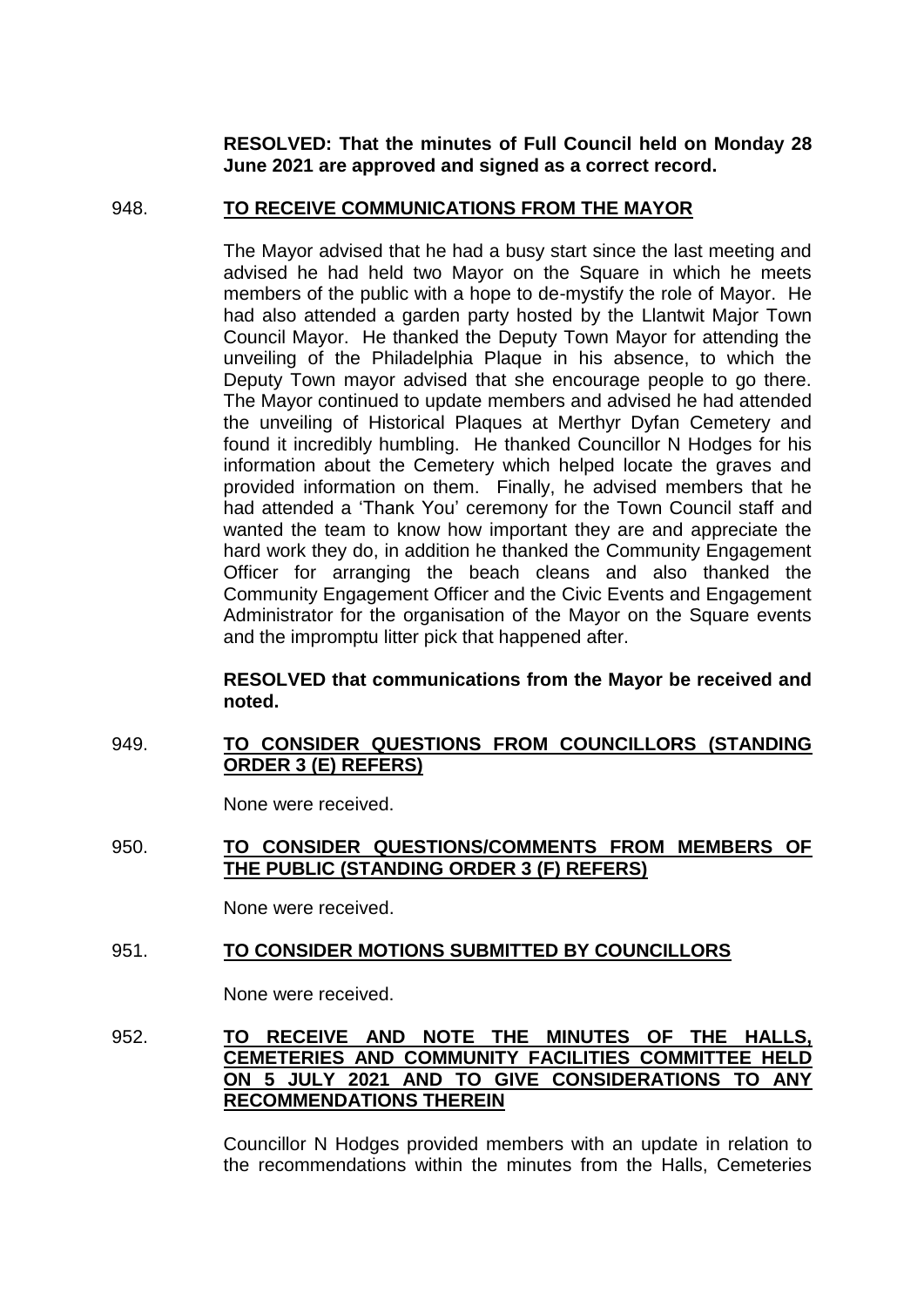and Community Facilities Committee. He advised that the cost of the repair to the King William Public House will not be required as there are minor repairs, land dispute has been rectified and the other two recommendations are under part 2 of the agenda, to be discussed later.

Councillor Johnson requested a change to the wording within the minutes under minute number A.296 as it does not reflect the process and discussion that was had.

**RESOLVED: That the minutes of the Halls, Cemeteries and Community Facilities Committee be received and noted, subject to the amendments being made.** 

953. **TO RECEIVE AND NOTE THE MINUTES OF THE SUSTAINABLE BARRY WORKING PARTY HELD ON 5 JULY 2021 AND TO GIVE CONSIDERATION TO ANY RECOMMENDATIONS THEREIN**

> **RESOLVED: That the minutes of the Sustainable Barry Working Group held on 5 July 2021 be received and noted.**

954. **TO RECEIVE AND NOTE THE MINUTES OF THE FINANCE, POLICY AND GENERAL PURPOSES COMMITTEE HELD ON 12 JULY 2021 AND TO GIVE CONSIDERATION TO ANY RECOMMENDATIONS THEREIN**

> **RESOLVED: That the minutes of the Finance, Policy and General Purposes Committee held on 12 July 2021 be received and noted.**

955. **TO RECEIVE AND NOTE THE MINUTES OF THE PERSONNEL COMMITTEE HELD ON 12 JULY 2021 AND TO GIVE ANY CONSIDERATION TO ANY RECOMMENDATIONS THEREIN** 

**RESOLVED:** 

- **1. That the minutes of the Personnel Committee held on 12 July be received and noted**
- **2. That members approve the request for a new Part-Time Finance Administrator post, initially for a temporary period of 6 months, at a cost of £5,000 which will come from the M&S/ Salaries Budget already agreed by Council**
- **3. That a further review takes place to evaluate the impact of the role and to outline any future requirements**

# 956. **TO APPROVE THE SCHEDULE OF PAYMENTS FOR JULY 2021**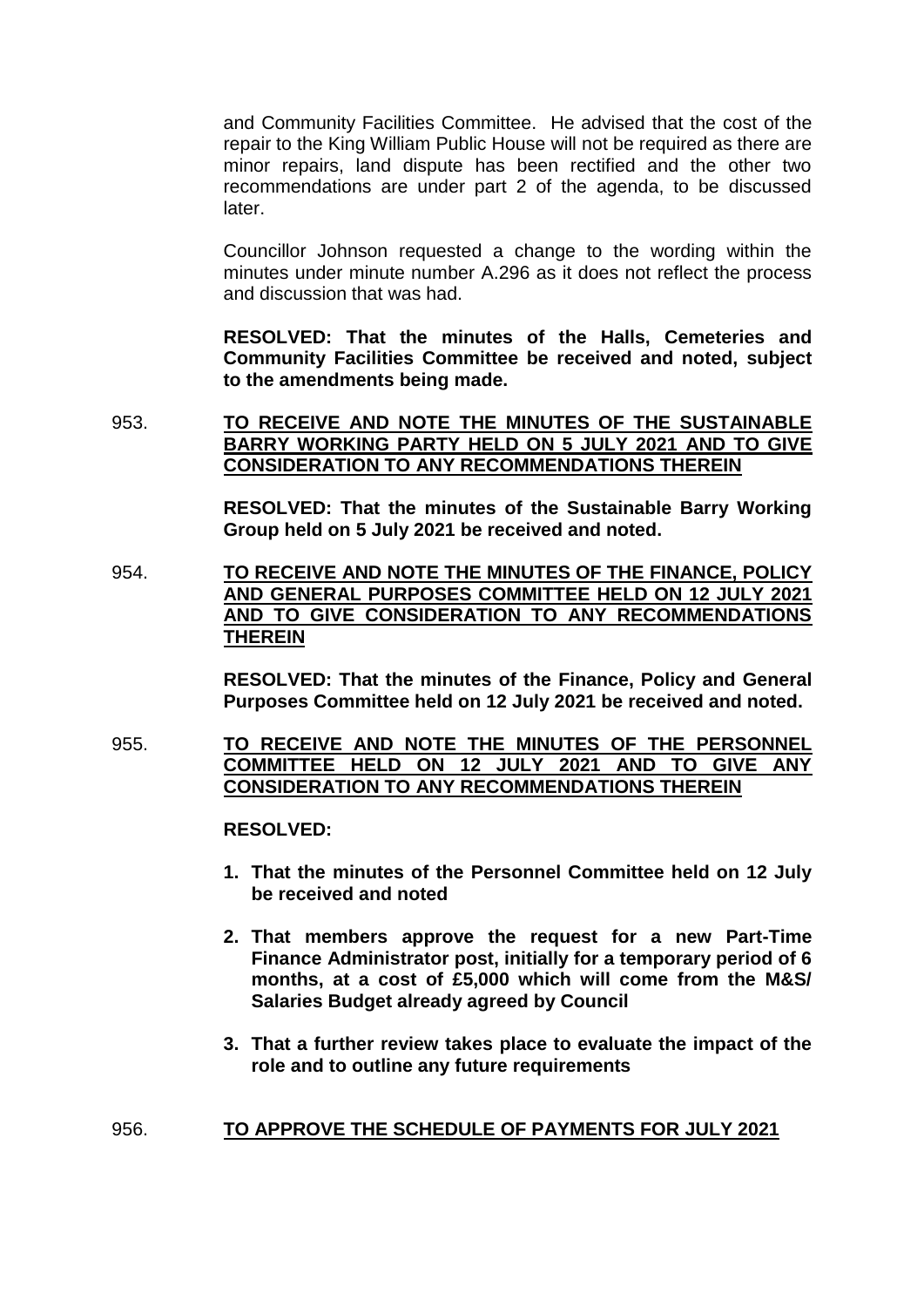Members were provided with the schedule of payments for July 2021 for approval consisting of BACS payments and direct debits, in the amount of £22,251.44

#### **RESOLVED:**

- **1. That the information set out within the Schedule of Payments relating to salary payments for July 2021 inclusive, which has been certified and authorised by the appropriate officers in accordance with the requirements of Standing Order 19(c), be received and noted;**
- **2. That the schedule of payments for July 2021 consisting of BACS payments and direct debits, in the amount of £22,251.44 be approved, subject to the relevant papers being in order.**

## 957. **TO RECEIVE AND NOTE THE BUDGET MONITORING REPORT TO 30 JUNE 2021**

Members were provided with a report informing them about the Council's income and expenditure in the 2021/22 financial year as at the end of June 2021

**RESOLVED: That Members receive the budget monitoring report for June 2021, indicating the actual income and expenditure up to the end of month three in the 2021/22 financial year, noting the projected overspend of £6,754 for 2021/22 that will result in a net amount of £48,754 being transferred from reserves.** 

# 958. **TO REVIEW AND APPROVE NEW POLICY RECOMMENDATIONS FROM OTHER COMMITTEES**

a) Draft Hybrid Meetings Protocol

Members were provided with the Draft Hybrid Meetings Protocol which was reported to a meeting of the Personnel Committee held on 12 July 2021.

Councillor Lloyd-Selby requested clarification in relation to point 7(b) were it states that *'Wear a mask in public places and at the meeting expect when speaking'*. She agreed to wearing a mask in public places and upon entry to the meeting but wished for clarity on wearing a mask during a meeting. Members discussed to remove the wording *'and at the meeting except when speaking'* from the policy but to check the risk assessment first.

**RESOLVED: That the Draft Hybrid Meetings Protocol be noted with the Chief Officer reviewing point 7(b) 'Mask wearing in public places and at meetings' and bring back to the next meeting of Council in September for approval.**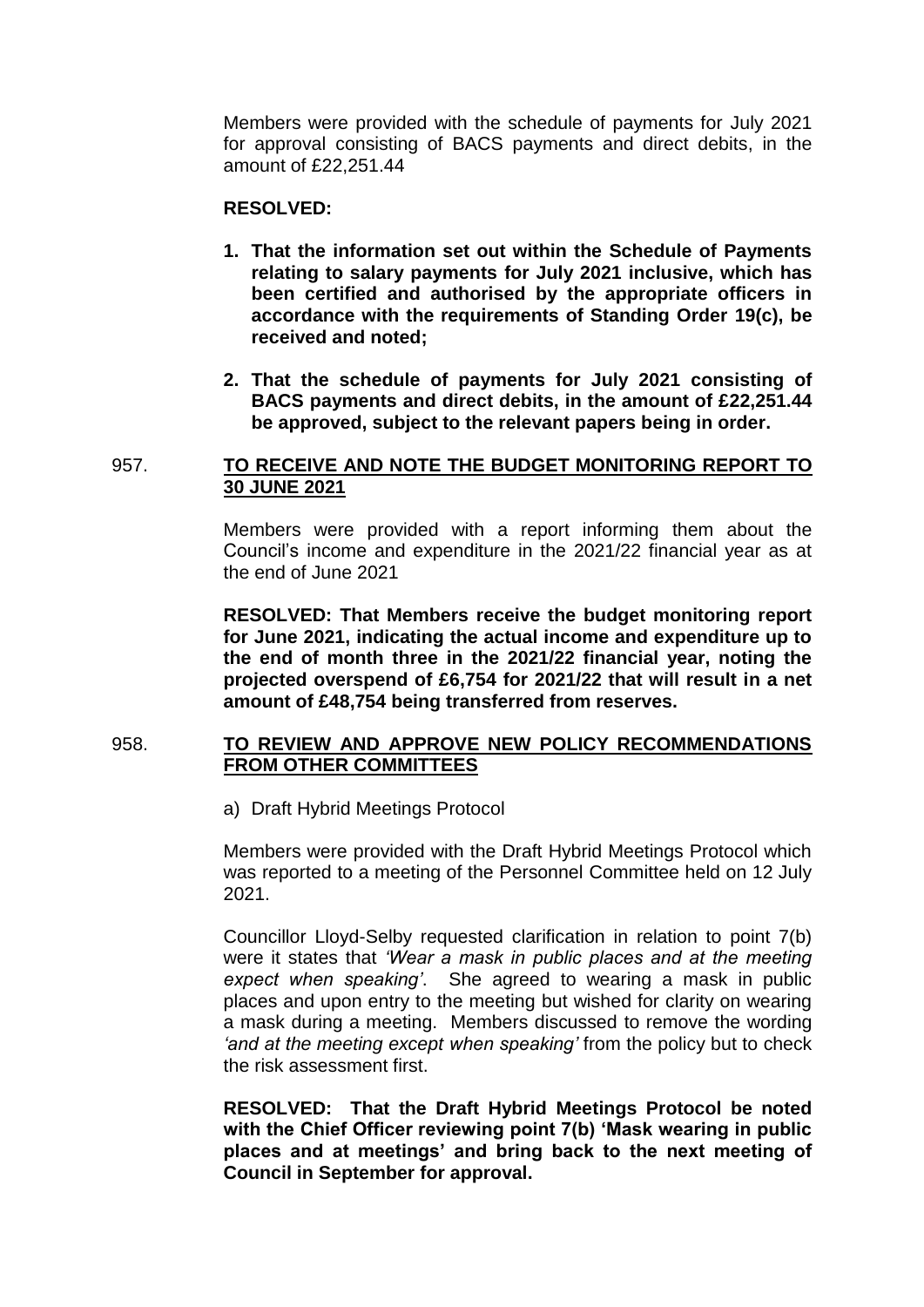# 959. **BARRY YOUTH COUNCIL**

The Community Engagement Officer gave members an overview of the report and advised that the ideas within came from the young people. She also advised that the first meeting will be held in September. Councillor Charles thanked the Community Engagement Office for her hard work and felt that the numbers will increase and become popular. Councillor Payne noted that it was a great foundation for the Youth Council.

## **RESOLVED:**

- **1. That members received and noted the Barry Youth Council report**
- **2. That members noted the plans and priorities set out within the report to formally launch Barry Youth Council in September 2021 and the proposed objectives for the remainder of the 2021/22 financial year.**

### 960. **DATE OF NEXT MEETING**

**RESOLVED that the next meeting of Council is scheduled to be held on Monday 27 September 2021 at 7pm** 

### 961. **EXCLUSION OF THE PRESS & PUBLIC**

**RESOLVED that in accordance with section 1 (2) of the Public Bodies (Admission to Meetings) Act 1960, in view of the confidential nature of the business about to be transacted, it is advisable in the public interest that the press and public are excluded from the remainder of the meeting.**

The press left the meeting

## 962. **TO CONSIDER RECOMMENDATIONS FROM OTHER COMMITTEES**

a) Headstones – Recommendation from Halls, cemeteries and Community Facilities Committee – 5 July 2021

Members received a report which provided information in regard to the on-going headstone programme within Merthyr Dyfan Cemetery.

Councillor N Hodges advised the situation with the older headstones which would be classed as orphan headstones as there is no contactable relatives to make the headstone safe. He also advised that repairing the memorials instead of leaving them flat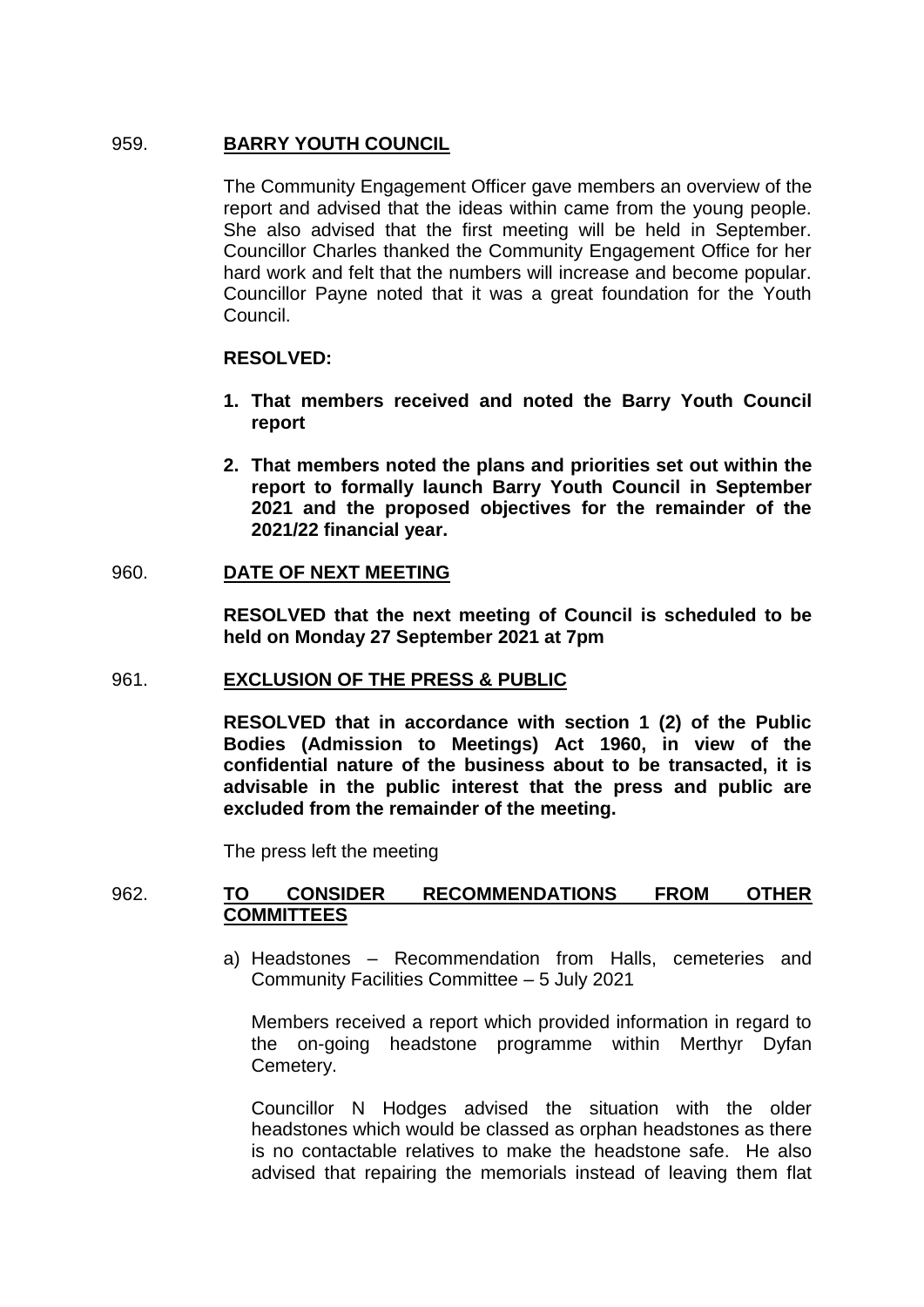would help towards the heritage of the Cemetery. Councillor Brooks asked if there would be an incentive for the families if they were to make the headstone safe and what happens if they don't wish to pay to make the headstone safe. Councillor N Hodges advised that if they don't wish to pay to make the headstone safe, it will remain laid flat but a small number will make the arrangements to make the headstone safe. He also advised that a number of cemeteries have applied for Lottery Heritage Funding to repair historic and interesting headstones.

Councillor Lloyd-Selby asked if there were any criteria when identifying which headstones would be classed as having an historic interest. Councillor N Hodges advised of the process of testing memorials and advised that the cost provided to repair the 64 unsafe headstones is reasonable. The Community Engagement Officer offered clarity on the process and advised that the newer headstones are fitted in compliance with NAMM/BRAMM and has futureproofed headstones in the newer section.

Councillor Charles asked that when it is laid flat, how long will it remain that way. Councillor N Hodges advised that they would remain laid flat.

Councillor S Hodges wished to bring member's attention that the Facilities and Cemeteries Manger was concerned about the safety of visitors and staff over the instability of the headstones and requested that staff and visitors safety be taken into consideration.

Councillor Johnson highlighted the safety issue at the Cemetery and to build the repair fees into the budgets when they are being considered and to move away from repairing on an ad-hoc basis.

Discussions continued around criteria being in place, votes were cast to agree the recommendations with the results being unanimous for all with some amendments.

### **RESOLVED:**

- **1. That Full Council agree to the laying down of headstones as standard and consider making safe headstones in the older sections of the cemetery for a risk 1 as an alternative action when family members cannot be traced.**
- **2. That Full Council agree to the cost of making safe the 64 currently identified failed headstones** 
	- **i. By approving £6,000 from General Reserves to create a new expenditure heading MD Cemetery/Memorial Inspection Maintenance Programme, under the control of the Halls, Cemeteries and Community Facilities Committee.**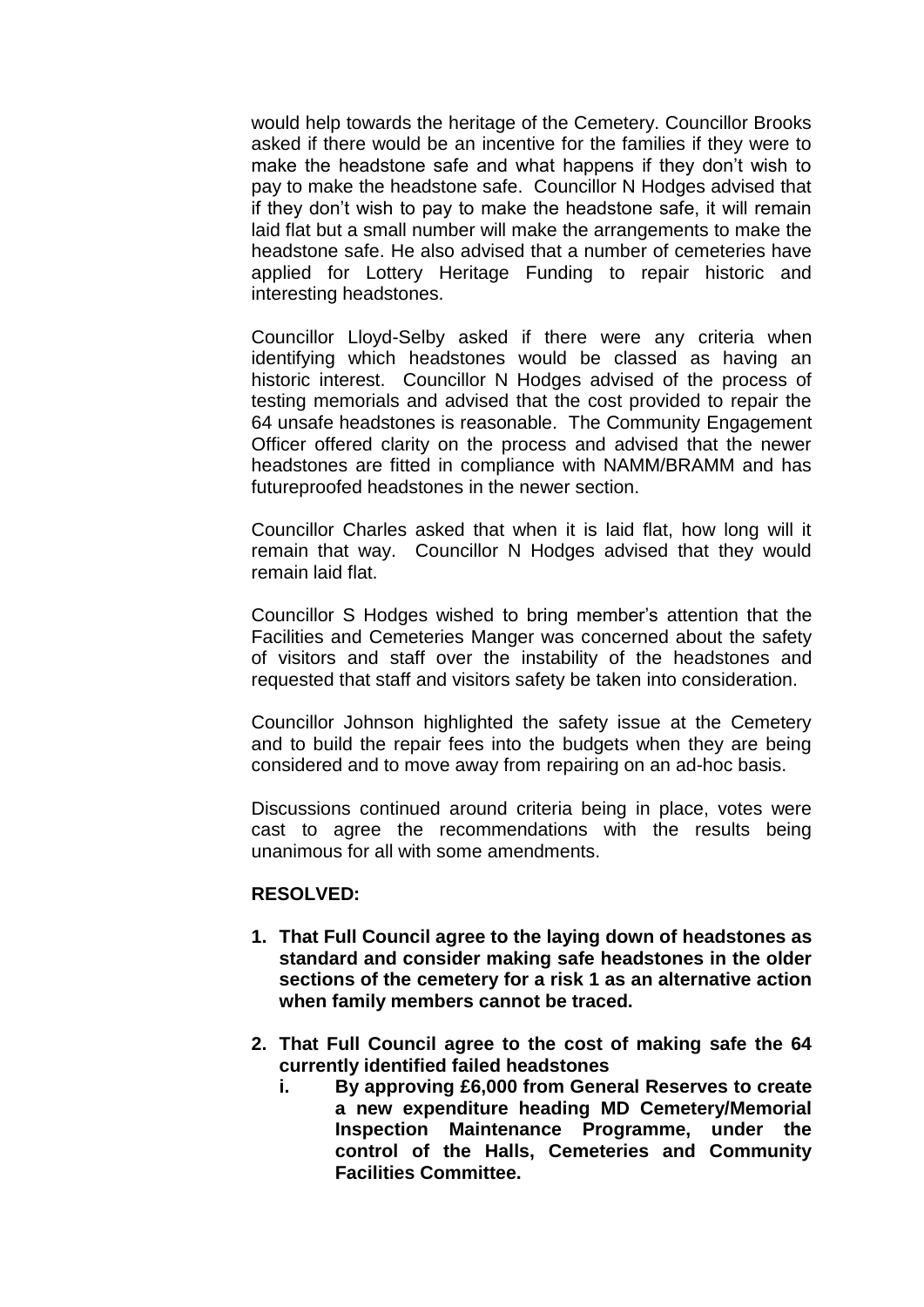- **ii. That a further £10,000 be approved from the General Reserve for MD Cemetery/Memorial Inspection Maintenance Programme throughout this financial year, under the control of the Halls, Cemeteries and Community Facilities Committee.**
- **3. That Full Council agree to allocate a budget each year for the MD Cemetery/Memorial Inspection Maintenance Programme of unsafe headstones subject to the correct criteria for identifying which headstone to make safe being in place.**
- b) Party Packages Recommendation from Halls, Cemeteries and Community Facilities Committee – 5 July 2021

Members were asked to consider which party packages they would like to offer at the Cemetery Approach Community Centre. Concerns were raised in relation to milestone birthdays and the provision of alcohol due to the close proximity to residents. It was suggested that no hire exceeds 9pm and alcohol be permitted for wakes, legitimate fundraising events and other hirers at the discretion of the Chief **Officer** 

## **RESOLVED:**

- **1. That members agree to the consumption of alcohol at wakes, legitimate fundraising events and at the discretion of the Chief Officer.**
- **2. That the Community Centre be available for hire from 8am to 9pm.**

# 963. **MEMORIAL HALL AND THEATRE (MHT) GRANT FUNDING AGREEMENT – TO RECEIVE A REPORT FROM ONE VOICE WALES**

Members had a lengthy and detailed discussion in relation to the report received from One Voice Wales. A confidential note of the meeting is on record with the Chief Officer.

### 964. **SUSPENSION OF STANDING ORDER 3(aa)**

**RESOLVED: That Standing Order 3(aa) be suspended for a period of 10 minutes**

965. **MEMORIAL HALL AND THEATRE (MHT) GRANT FUNDING AGREEMENT – TO RECEIVE A REPORT FROM ONE VOICE WALES (CONTINUED)**